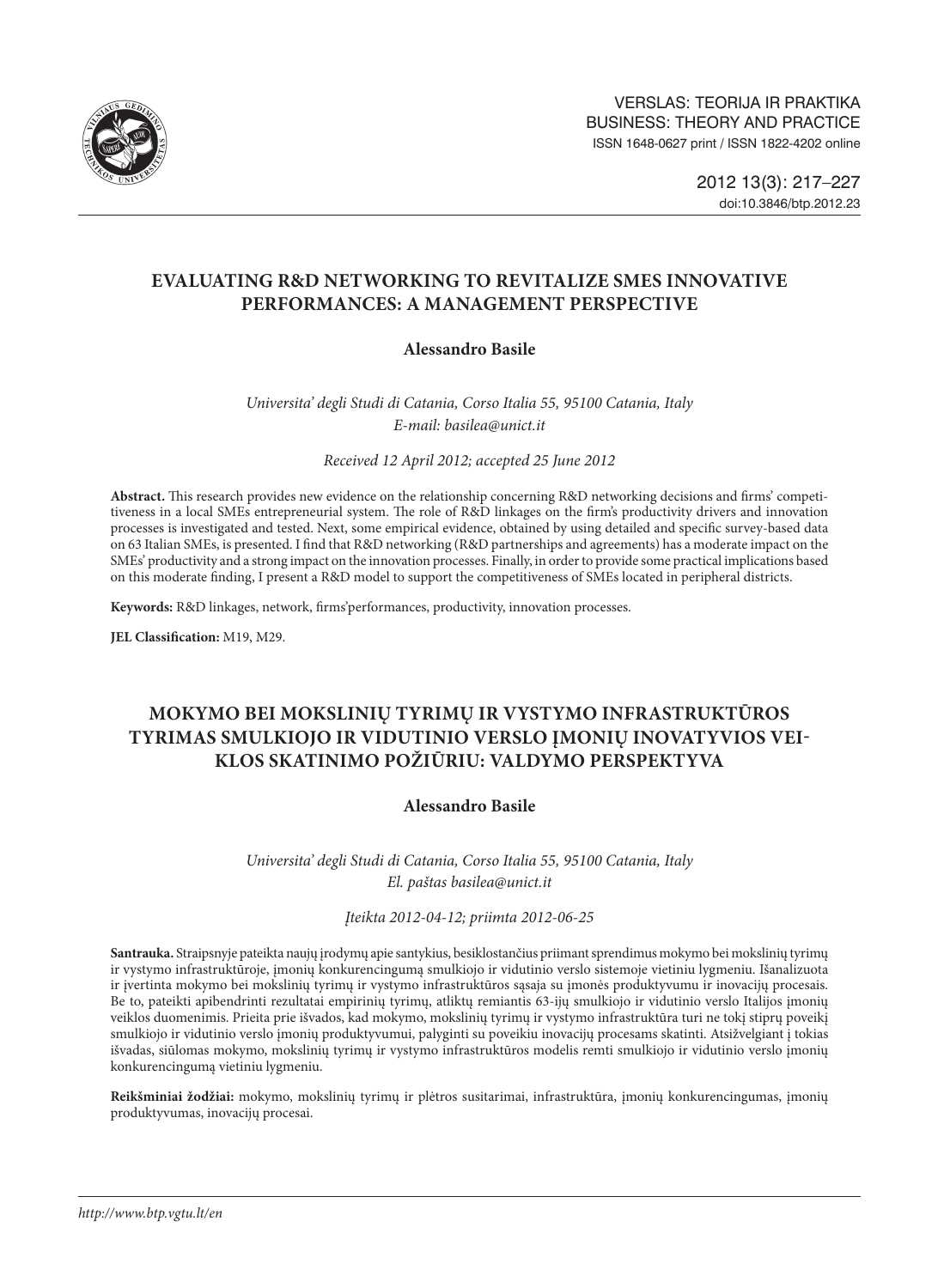## **1. Introduction**

The role of cooperative R&D in the improvement of firm competitiveness has been an issue of increasing interest that has been extensively explored in the management literature of recent decades (Das, Teng 2000; Arora, Gambardella 1990; Basile 2011; Hagedoorn 2002). The main reasons for that interest lie in the intensity and increasing competition and coopetition worldwide due to globalization and internationalization trends.

Entrepreneurial competencies and firms' internal resources are seen to be insufficient to achieve greater economies of firm, to reduce the levels of uncertainty involved to compete in local and international markets and to exploit new business opportunities (D'Aveni *et al.* 2010). In the last decade It has been largely accepted that the specific knowledge is a core driver behind the emergence of a new architecture of relationships to create firm's innovativeness (Liebeskind *et al.* 1996; Powell *et al.* 1996).

For these reasons, collaborative processes are considered a correct strategy to improving performance levels in the case of small and medium firms or SMEs.

To have access to new information and knowledge is one of the most motivations behind cooperation between firms. If innovation is considered as a social and interactive process, it generally involves a variety of actors and - for this reason the role of external actors acquires a higher importance. Therefore, it is largely accepted that both competing and cooperating relationships involve key factors in the enhancement of firms' competitiveness levels Lundvall 1992).

The main research result extracted from the empirical evidences is that collaborative networking may increase firms' competitiveness, chiefly favouring productivity and innovation in the SMEs. Although it is agreed that the Italian case has been paradigmatic, other experiences are reported for other European cases, as well as for North America and Japan. In addition, management analysis has tried to explain how R&D collaboration strategy affects a firm's decisions to improve innovation processes and firms' productivity.

The key driver whether cooperative R&D has the expected positive impact on SMEs' (innovation) performance and productivity has remained partly unexplored by the management literature (Das, Teng 2000). A number of research articles have included a cooperation variable in empirical models explaining differences in firms' innovation processes (Klomp, van Leeuwen 2002), but most of these studies have been primarily concerned with the impact of R&D investments on performance, large firms' impact and with labour productivity. At the same time management studies have restricted their analyses to particular performance indicators in specific high-tech industries (e.g. the effect of alliances on high- tech start-up firm performance in the biotech industry, Baum *et al.* (2000), Powell *et al.* (1996), Liebeskind *et al.* (1996), or to the effect of learning

in alliances on market share performance in the global automotive industry. Research has not examined systematically differences in impacts across R&D cooperation types, R&D cooperative networking in small firms and R&D networking impact on both innovation processes and productivity simultaneously.

The following analysis, instead, exploits data from a local economic system composed of manufacturing and market service firms, where small and medium enterprises (SME) are dominant and synergies bet R&D networking as a driver of firms' competitiveness.

Secondly, the relationship between R&D networking and firms' competitiveness (productivity and innovation processes) is tested; finally, I present a new R&D networking model to support SMEs' activities.

In this work I attempt to offer some empirical evidence to better understand if and how R&D networking in a peripheral area can influence SMEs' performance and development.

The issue is analyzed from the perspective of the strategic implications for 63 SMEs located in Sicily, and the survey is designed to define bottom-up entrepreneurial implications on R&D decision-making.

The remainder of the paper is organized as follows: Section 2 provides an overview of the previous theoretical literature discussing the impact of R&D networking (cooperation) on SMEs. Section 3 provides theoretical and empirical literature about the impact of R&D networking on the firm's innovation processes and productivity. Section 4 describes the empirical model and data. Section 5 discusses the empirical results. Section 6 presents a new R&D networking model for support of SMEs activities. Finally, some conclusions are drawn in Section 7.

## **2. The Networking in SMEs: literature background**

Small and Medium-sized enterprises play a central role in the economic development of any territory and regional economic systems (Faraci, Shillaci 2002).<sup>1</sup>

The driving force of innovation and productivity is learning, both at the organizational and at the intellectual human capital level (Zucker *et al.* 1998; Davenport 2002). Accordingly, as Powell *et al.* (1996) suggest, the locus of competitiveness may be found in inter-organizational collaboration rather than in firms.

Empirical researches has shown that The increasing costs of R&D in combination with a shortening of product

Several authors shown: "SMEs seem to be the appropriate agents to behave like collaboration nodes because of their lean structure, adaptability to market evolution, active involvement of versatile human resources, ability to establish sub-contracting relations and good technological level of their products. In light of the above, SMEs have advantages in terms of flexibility, reaction time, and innovation capacity, which makes them central actors in new economies."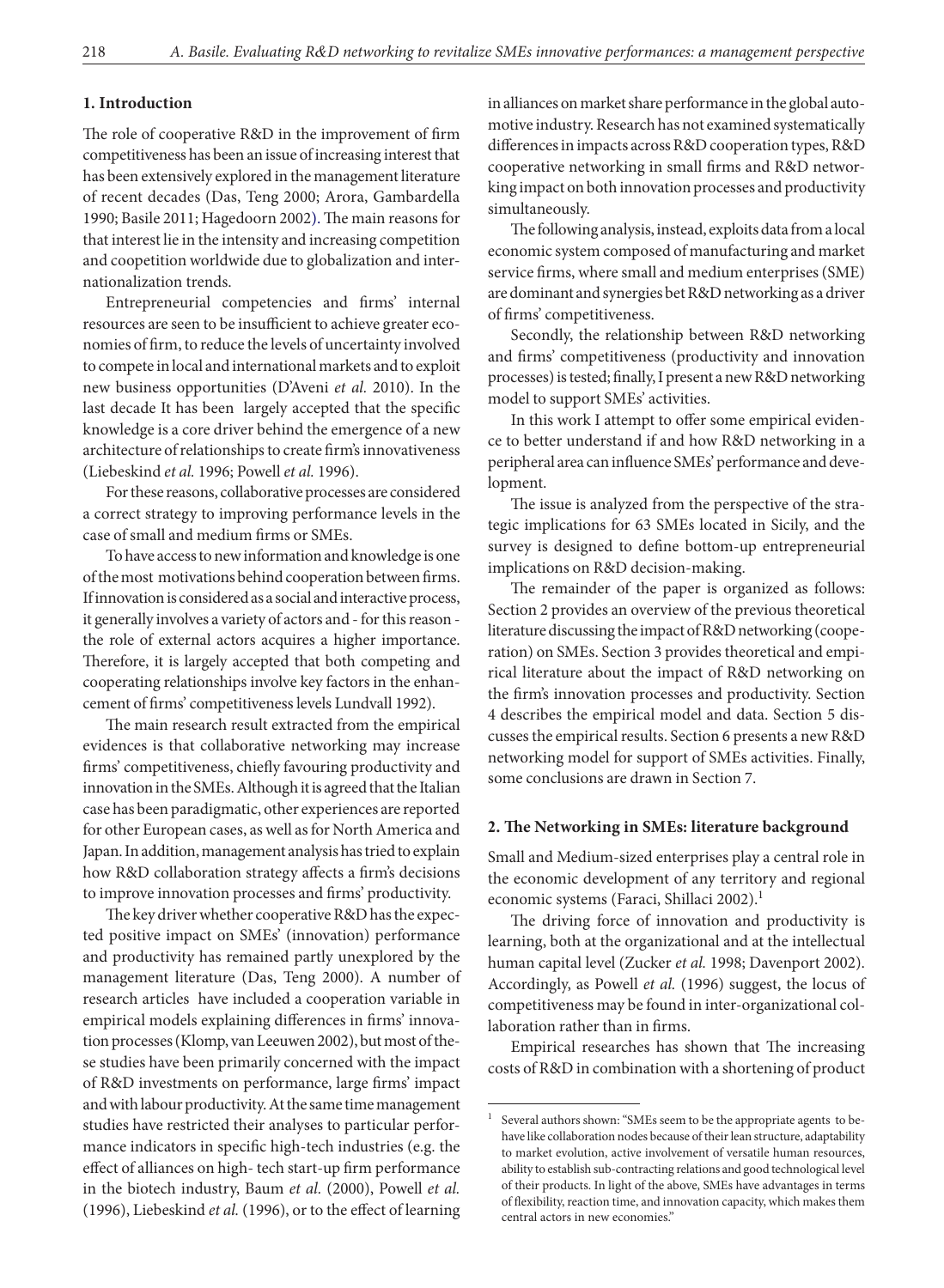and technology lifecycles, blurring industry boundaries in a dynamic technological environment and an improving international competitiveness, have made it almost impossible to develop innovation and technology on a stand-alone basis. Actors, especially small firms use these collaborations to reduce costs of R&D, to transfer technology in order to improve innovative performance, to reduce time-to-market or to search for new business opportunities<sup>2</sup>.

With regard to the management perspective, the view prevails that the locus of innovation and productivity performance is in networks of inter-organizational relationships (networking) focused on R&D strategic agreements (Basile 2011) divides non-internal R&D activities into two categories: external (licensing, R&D contracts, outsourcing, customer-supplier relationship) and quasi-external (strategic alliances). $3$ 

Although it has been noted more generally that a great share of alliances fail, R&D alliances may be a source of competitive advantage and have long lasting effects on firm performance.<sup>4</sup>

In other words, a certain level of competitiveness may be felt as a prerequisite for a SME's survival when dealing with dynamic business conditions. To compete with global adversaries and overcome rapid technological changes as well as product variations, SMEs must be able to accomplish effective innovation processes. In effect Dickson and Hadjimanolis (1998) state that since small companies typically lack some of the core resources for innovation, they have to acquire them from external sources such as other firms , technical institutions or actor providers.

R&D networking offers (especially to SMEs) a change to global growth, which would be otherwise impossible or remarkably difficult. There are several ways to grow through R&D networking. In one case, companies – SMEs – with their own products can operate in global markets focusing on their core business and co-operating with module design partners.

To summarise, with regard to the relationship between networking and firms' performance, the majority of research highlights the role of individuals and more specifically the importance of R&D networking for the diffusion of innovation processes<sup>5</sup>. However, while the utility of R&D agreements and collaboration for enhancing the development of innovations and innovation diffusion is well-established, there appears to be a need for more focussed research on the impact of networking on the development and diffusion of different forms of innovation (e.g. product, process and organisational)<sup>6</sup>. Research has evidenced that some SMEs benefit from cooperation for their innovation processes, whereas others experience major problems. The positive effects include increased turnover, higher profit rates and expansion of the product range. However, SMEs often find it difficult to establish and benefit from inter-organizational innovation projects. One of the reasons is that smaller companies cannot enforce their will upon others The distribution of the results is therefore a key issue for them.

The literature evidences show a number of key points for SMEs:

- 1. The type of R&D networking, different kinds of linkages and its utility for innovation and competitiveness depends on the strategic requirements of the individual actors (Powell *et al.* 1996);
- 2. R&D Networking formation often differs among different forms of innovation required by actors; networks for product innovation are different from networks for process innovations;
- 3. The substance of a firm's R&D alliance network during formation can have important ramifications for future innovation processes and productivity performance (Baum *et al.* 2000);

For a more elaborate overview, see e.g. Hagedoorn (1993).

Das, Teng 2000 explain: "Explanations for collaborative R&D that have been extensively discussed revolve around factors such as sharing risks and costs in the face of uncertain technological developments showing economies of scope and scale or synergistic effects through efficient pooling of the firms' resources, learning through monitoring technology and market developments, dealing with regulations and industry standards, and responding to government subsidy policies."

<sup>4</sup> Dickson and Hadjimanolis 1998 examined SMEs' performance and R&D networking among small manufacturing companies explain " We found some tentative evidence that companies operating in terms of "the local strategic network" are more innovative than those operating in terms of "the local self-sufficiency". The typical Taiwanese or Chinese production system is a cooperative network of SMEs that are extremely flexible and respond quickly, though under-capitalized, and sensitive to market demand, besides being highly integrated in the global economy. Strategic alliance formation has been touted as one of the most critical strategic actions that SMEs must undertake for survival and success."

<sup>5</sup> Studies of R&D networking in particular have identified specific conditions under which collaborative arrangements are most beneficial. Powell *et al*. (1996) conclude "R&D consortia are advantageous when the knowledge base of an industry is both complex and expanding, the sources of expertise are widely dispersed, and the pathways for developing technology are largely uncharted. They argue that under these conditions, the locus of innovation will be found in networks of learning, rather than in individual firms, as in the case of the biotechnology sector. "A key finding from a diverse set of studies is that R&D intensity or the level of technological sophistication in industries is positively correlated with the intensity and number of alliances in those sectors."<br>The literature on network formation and networking activity therefore

clearly demonstrates that whilst firms collaborate in networks for many different reasons the most common reason is to gain access to new or complementary competencies, technologies and markets. Liebeskind (1996) explains "There are several reasons why new SMEs firms may heavily depend on interorganizational system. The first reason is an access to knowledge. External collaborations ensure obtaining relevant, reliable and novel knowledge. These characteristics are of crucial importance for the biotechnology industry. The second reason is that optimization (reduction) of costs as collaboration may reduce the amount of sunk costs. Third, social networks may provide "more protection against appropriation than market, where even legal contracting may not prevent misappropriation".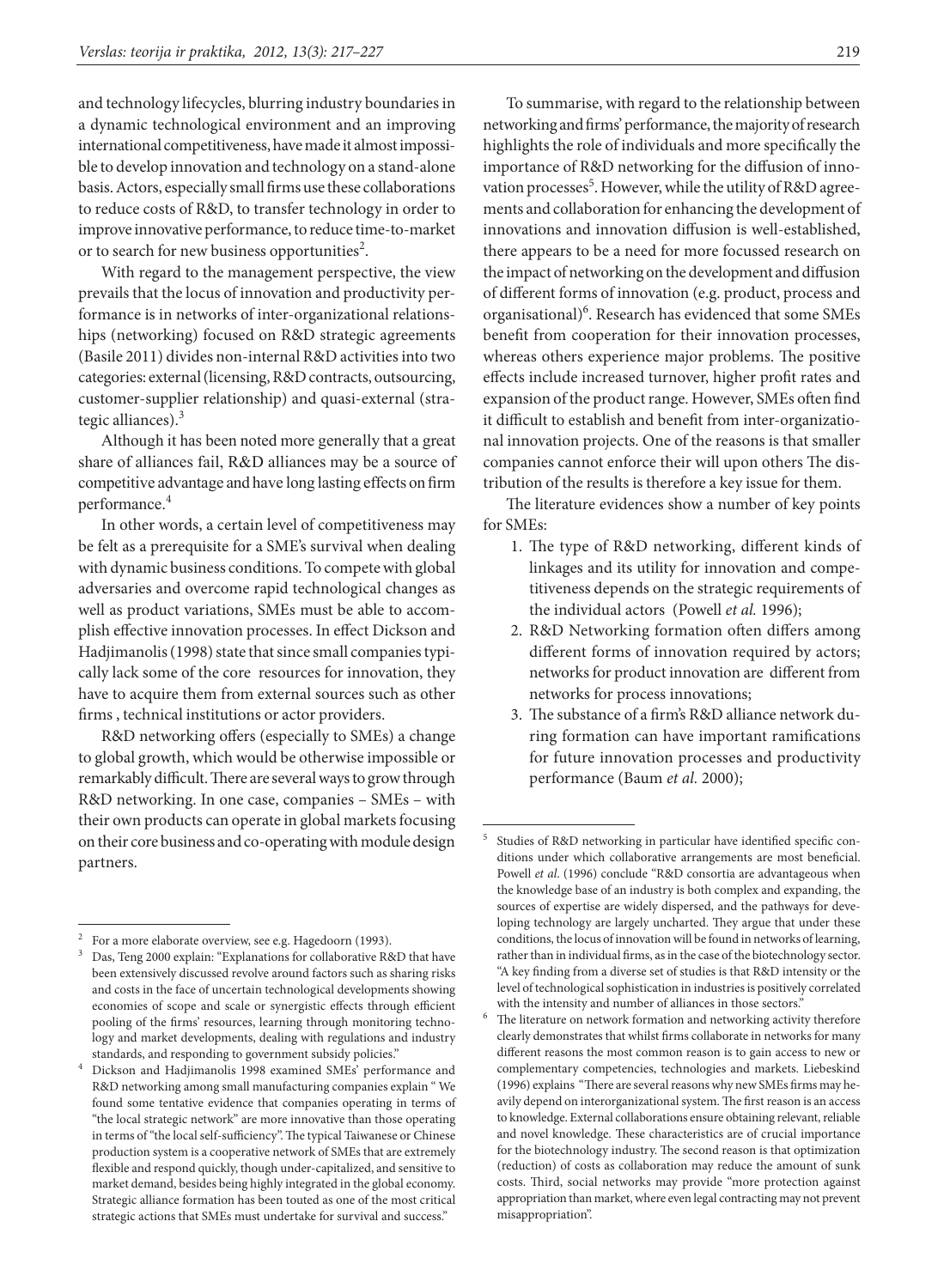- 4. All types of networking constantly change and adapt depending on the requirements and ties of partners and the context within which the collaboration process operates.
- 5. Both in R&D networking and business networking, science/providers firms play a role of interface for innovation processes. However, finding appears to be mixed with some evidence for against their role to promote R&D networking success (Phillmore 1999).

## **3. Firms performance: innovation processes and productivity**

Scientific literature shown that In order to implement a good collaborative management strategy in SMEs, cultural, behavioural, and organizational issues need to be tackled before even considering technical problems. The importance and the difficulties of the R&D networking decision for innovation have been particularly emphasized in the case of SMEs. As they suffer more from material constraints, small and medium-sized firms are less able to innovate by themselves, and thus networking is vital. The empirical literature, however, does not clarify whether the general relationship between networking and innovativeness holds true for such companies. Analyzing over 1,600 Spanish manufacturing firms, Oliver and Erbers 1998B) find that size has a positive and significant effect upon R&D cooperation, since large companies enjoy more absorptive capacity.

Management literature showed certain evidences, with respect both to their effects on firm performance (productivity) and to the innovation performances. We refer to Powell *et al.* 1996, who focus on techno-organizational factors, organizational bundles and firm innovation performances. Researches provide other evidence on the EU arena, focusing on manufacturing firms, with a focus on the heterogeneity in R&D cooperation strategies by firm typology and sector, networking between firms and universities, internal R&D and external knowledge acquisition; Basile (2011) shows the role of Science partner as R&D networking provider for firm's competitiveness.

There is further empirical literature examining the sources of productivity growth and in particular, the role of inter-firms networking (e.g. Adams, Jaffe 1996; Basile and Cappello 2012; Coe, Helpman 1995; Basant, Flikkert 1996). These studies have generally confirmed that collaborative networking that may arise from interaction with other firms through international trade, foreign direct investments, and input–output linkages, has a positive impact on productivity growth. Similarly, empirical studies have documented the positive impact of the R&D on productivity at the firm level (e.g. Grilliches, Mairesse 1984; Lichtenberg, Siegel 1991).

In these studies, large firms are generally found to be more productive than their local industry competitors, which are attributed to MNEs efficient exploitation of firm-specific assets allowing for multi-plant economies of scale and the transfer of accumulated tacit and specialized knowledge on production.<sup>7</sup>

I explore empirically the effect of R&D cooperation and agreements on one type of productivity performance, the growth in sales of innovative products that are new to the market per employee ('innovative sales productivity').

A number of empirical studies have found a positive impact of engaging in R&D cooperation on innovation performance (Liebeskind *et al.* 1996; Baum *et al.* 2000; Pittway *et al.* 2004). Research has evidenced that some SMEs benefit from cooperation for their innovation processes, The positive effects can include increased turnover, higher profit rates and expansion of the product range (De Jong, Vermeulen 2006).

However, networking can also be positively associated with innovativeness<sup>8</sup>. Several authors have argued that innovation processes start-up are the outcome of interactions between actors rather than the efforts of one firm in isolation (Lundvall 1992; Oliver, Erbers 1998). Networking between firms may augment the sharing and diffusion of technological knowledge, which thereby increases the innovative capability of such firms (Powell *et al.* 1996). Inter-firm cooperation in joint R&D, in particular, can permit companies to share the costs and risks of innovation. Networking can also allow firms a greater specialization of innovative labour.

A further innovation-linked reason for networking is that firms which possess accumulated capital (technological, commercial and social) enjoy advantages in the cooperation "market", as other companies view them as attractive potential partners (Ahuja 2000a, b).

At the same time, if there are unobserved firm characteristics that impact at the same time firms' incentives to cooperate and their innovative output, a positive correlation between cooperation and innovation may be spurious rather than causal (Klomp, van Leeuwen 2001).

In this work I predict a positive relationship between R&D networking and SMEs' competitiveness.

More specifically I propose:

*H1: Innovation processes output is positively associated with R&D networking;*

*H2: Firm's productivity is positively associated with R&D networking.*

Regarding the factors that linked R&D agreements to innovation process, according to the management litera-

<sup>7</sup> The literature suggests: "An analysis of different types of cooperation strategies should take into account the different possible aims of (collaborative) R&D efforts. Labour productivity increases may be more reflective of incremental innovations and affected by collaborative R&D aimed at cost reductions, while sales expansion through innovative processes is more likely to be related to basic R&D efforts and client collaboration." 8 See Pittaway *et al*. (2004) for an excellent review.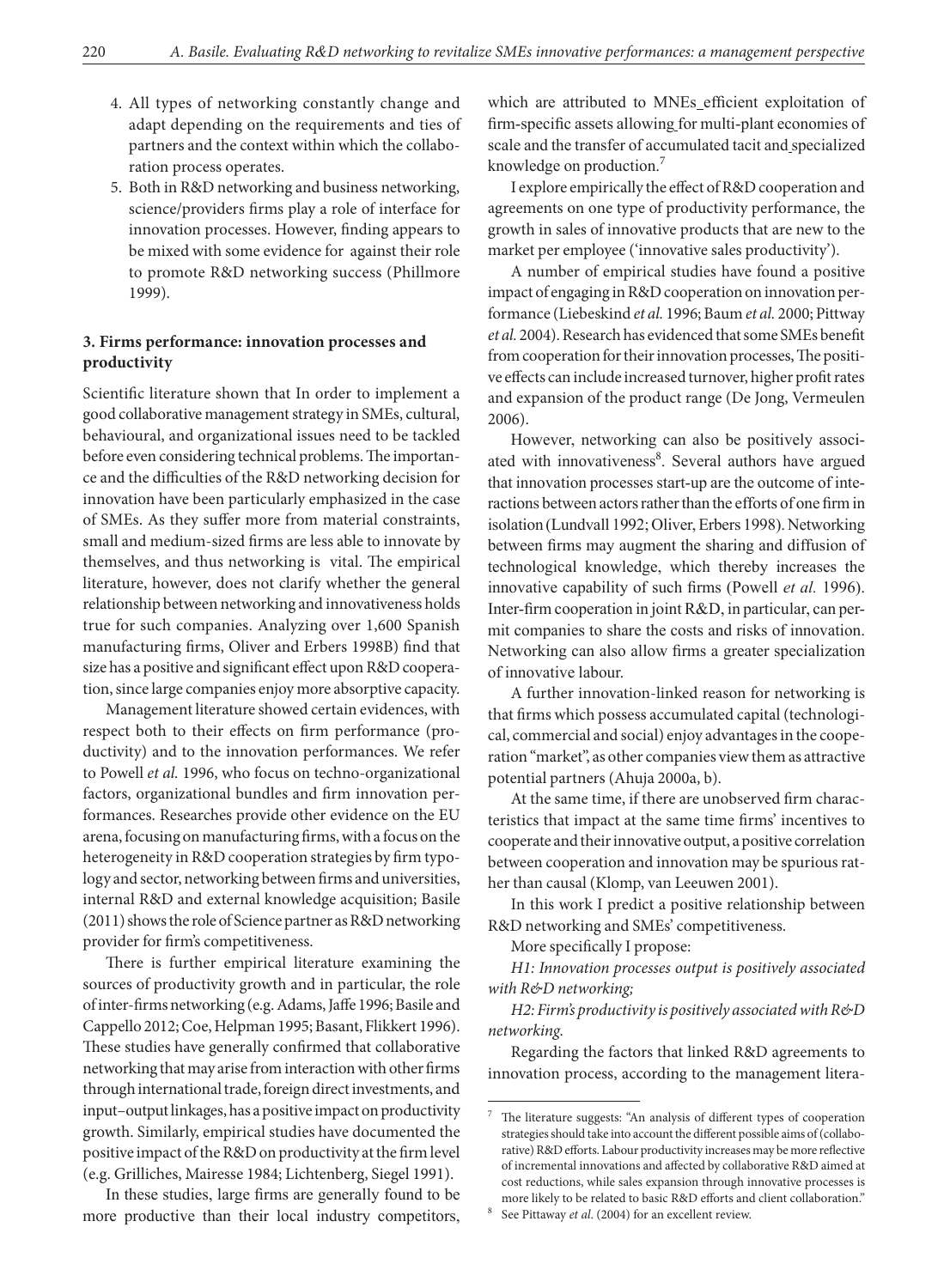ture I predict a positive link with: Science and Technology Linkages, R&D employees, Technology Innovativeness and Company Age.

Regarding the impact on the firm's productivity (innovation sales products) I predict a positive link with: SMEs' agreements, R&D expenditures/investments, market target and also logistics infrastructure accessibility.

A great range of scientific studies support the idea that the competitiveness of the firms depends on external drivers/resources: not only on the development and planning of networking system (Malecki, Tootle 1996; Basile 2011) and the existence of an innovative environment (Camagni 1991), but also on the existence of external infrastructures supporting entry mode to new businesses (Porter 1990). According to Maskell and Malmberg (1999), the competitiveness of industrial firms depends on a particular combination of local characteristics and external factors located in the productive district that influence the development of local SMEs of economic defining, a positive impact of logistics systems and infrastructures (i.e., airport proximity).

#### **4. Data setting and method**

The aim of this section is to provide a methodological framework to support the empirical test on the relationship between R&D networking and SMEs competitiveness such as innovation processes and productivity.

To test the hypotheses, a questionnaire was created. The survey was conducted between January and October 2010. Direct interviews were based on a semi-structured questionnaire. Interviews typically lasted from one half hour to one hour. Interviewees included the owners, chief executives and managers responsible for the decisions on the international processes of their firm.

The survey targeted potential respondents belonging to firms located in Sicily, an Italian region characterized by a wide range of industrial areas.

The research presents data from a survey of 63 SMEs, designed to define bottom-up managerial and entrepreneurial perspectives and implications. Empirical literature showed the positive impact of logistics systems and infrastructures (i.e., airport proximity) on the SMEs' development. Firms were identified from lists obtained by industry and entrepreneur associations: Italian Chamber of Commerce, Confindustria Ragusa and the AIDA Bureau Van Djik Database. The final survey participation count represents more than 57% of the original participation goal. Out of 100 total firms selected within those with at least 2.000.000 euro of revenues, 63 responded. The sample was consequently reduced on the basis of dimension (Revenues, SME with at least 6 employees, up to 250), industry (manufacturing and services sectors), international markets experience (exporters) and R&D efforts.

From a population of firms of 110 distributed among third isochronous catchment area, the sample size was calculated taking into account the following parameters:

 $N = 110$  (firms population)

 $\alpha$  = 5% (the level of significance),

- $\epsilon$  = 0.5 (the precision error),
- $s^2$  = 9.5 (the pilot sample variance).

With (1) below, we obtained the sample size, which has to be stratified by the number of firms in Comiso area:

$$
n = \left(z_{\alpha/2}^2 \cdot N \cdot s^2\right) / \varepsilon^2 \cdot \left(N - 1\right) + z_{\alpha/2}^2 \cdot s^2 = 63. \tag{1}
$$

Having stratified proportionally (*Wh*) the sample distribution by firms in the reference population  $(N_h)$  we obtain the estimated number of firms to sample  $(n_h)$  (see Table 1).

**Table 1.** Stratified sampling proportional to firms

| Isochronous                           | $N_h$ | $W_{h}$ | $n_h$ |
|---------------------------------------|-------|---------|-------|
| $1^{\circ}$ (within 30')              | 66    | 60%     | 48    |
| $2^{\circ}$ (31'–45')                 | 33    | 30%     | 12    |
| $3^{\circ} (46^{\circ} - 60^{\circ})$ | 11    | 10%     |       |
| Total                                 | 110   | 100 %   | 63    |
| f the sampling rate                   |       | 57%     |       |

where:

 $N_h$  *is* the size of the h<sup>th</sup> layer and H- the number of layers with  $h = 1, ..., H$  and  $\Sigma h$  *Nh* = *N*;

 $n_h$  ( $\Sigma h$   $n_h$  = *n*) the sample size in the generic layer *h*;

 $f = n / N$  the sampling rate.

Three of the most common types of questions used in questionnaires or surveys are open-ended questions, closed-ended questions and Likert scales. An open-ended question does not provide the participant with a choice of answers. Instead, participants are free to answer the question in the manner they choose.

The Likert scale asks participants to provide a response along a continuum of possible responses. For example: Is it important whether the managers of the firm have R&D provider partner? (5) Strongly agree/high influence (4) agree (3) neutral (2) disagree (1) strongly disagree/no influence. Field survey, conducted via visits to the companies and interviews, aimed to verify the effectiveness of R&D networking defining strategic implications. To test the hypotheses, a logistic regression analysis was used, which is common in studies related to networking, strategic alliance value, firm's competitiveness (Baum *et al.* 2000; Pisano 1990 Moreover, a logistic regression is the preferred choice when 1) the dependent variable is dichotomous; and 2) there is a combination of continuous or categorical independent variables (Pallant 2007).

A summary of the independent variables is presented in Table 1. The operationalization of their measures is illustrated in Appendix A. The appendix also lists the dependent variable, Y1 (Firm's competitiveness – as IP (innovation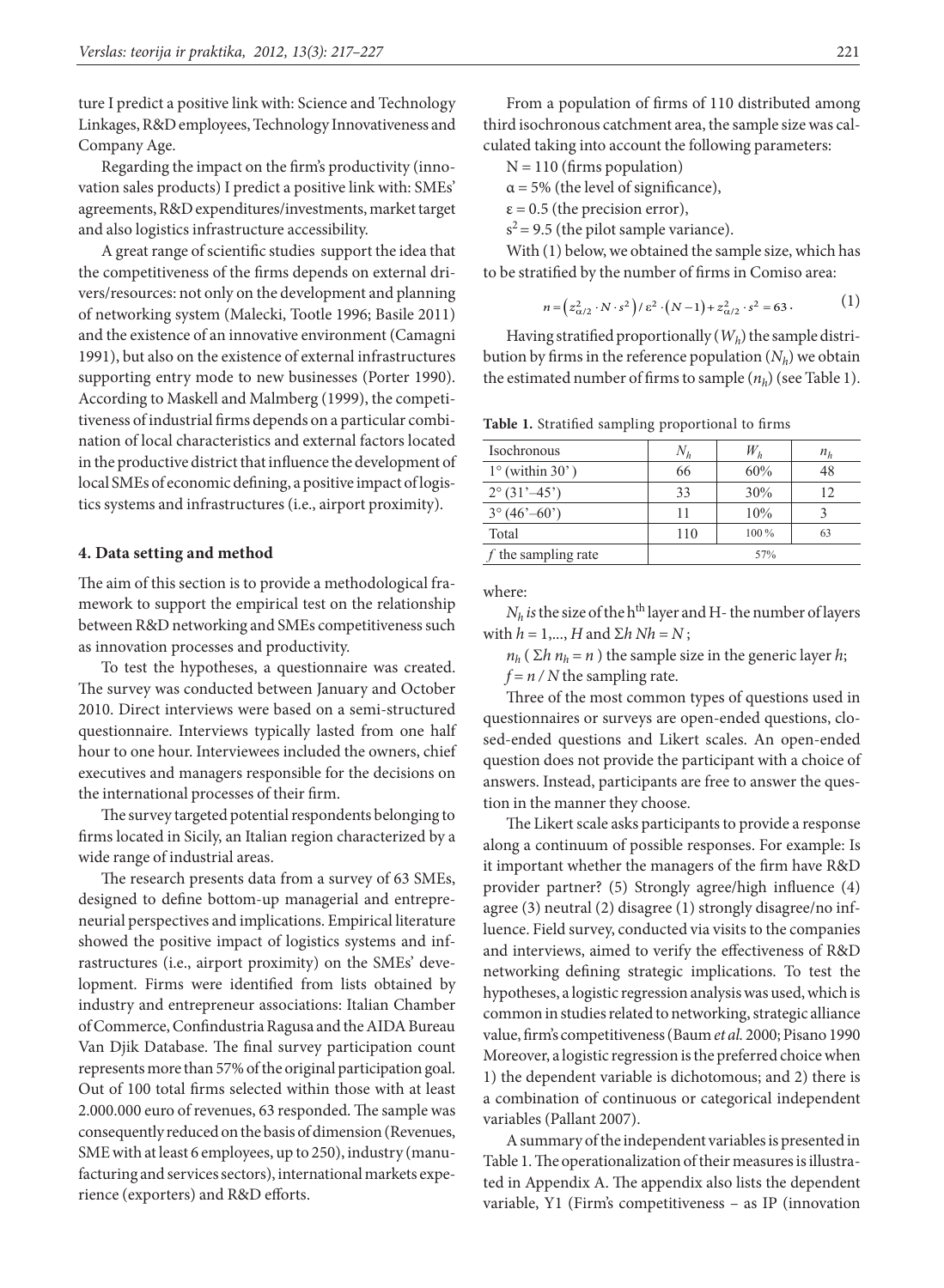processes) COMP and P (productivity) COMP), which was assigned a value of 0 for a low (COMP) and 1 for a high degree of COMP).

## **5. Empirical evidence**

I employed a logistic regression with a backward elimination approach for my analysis. Regression analysis is among the most commonly used statistical methods ([Pope, Webster](http://onlinelibrary.wiley.com/doi/10.1111/j.1540-627X.2011.00341.x/full#b65) [1972\)](http://onlinelibrary.wiley.com/doi/10.1111/j.1540-627X.2011.00341.x/full#b65), and logistic techniques are used when the outcome is in a binary form (e.g., competitiveness level). Prior to conducting the logistic regression, the correlation matrix of independent variables was created. This matrix provided no indication of multi-collinearity problems (Table 3). Further evidence of the lack of multi-collinearity was provided by the variable inflation factors (VIF). Indeed, in this study VIF score was between 1 and 2, which is very small and reduces the possibility of multi-collinearity (Pallant 2007).

Table 2 provides information about the contribution of each variable. The Wald Test was conducted to indicate the significance of each estimated coefficient, providing tests for the individual hypotheses. A positive coefficient in the regression represents a direct relationship between independent variables and entrepreneurial orientation to enter new markets, while a negative coefficient represents an inverse relationship. To develop a model with the best possible fit to the framework, I used backward elimination (*p* to move > 0.05) based on likelihood ratio estimates.

As illustrated in Tables 3, 4 and 5 on the next page, the hypotheses have been tested. An important result is that with regard to the impact of R&D linkages on the firms' productivity, no statistical support was found. SMEs' agreements, R&D expenditures, market target are not related significantly to SMEs productivity. (sig.  $> 0.01$ , 0.05). Company age and local logistics infrastructure accessibility have a moderate and significant impact (B 0.789 Sig. 0.049) and (B 0.569 Sig. 0.049).

Reversely to the literature, the empirical survey regarding Hypothesis H2 shows R&D networking does not affect firm's productivity.

In accordance with the predicted relationships deepened in the management literature, H1 is confirmed and statistically significant. These findings are consistent with other studies that find a strong link between R&D agreements and the start of innovation processes in SMEs.

## **6. A R&D networking model to revitalize innovative performances**

Regarding data of SMEs' interviews and items, entrepreneurs and managers confirm the difficulties to engage in R&D agreement with other actors. SMEs often find it difficult to establish and benefit from R&D inter-firms linkages. SMEs involved in R&D cooperation are not necessarily more innovative (at least in the short time) than those involved in other types of cooperation, like subcontracting. I also find that companies engaging in R&D cooperation tend to have less extensive network relationships (i.e. they cooperate with local partners).

However, with regard to the impact on productivity, I find only weak results for differences between local and extra-regional R&D networking.

| Hypotheses     | <b>Factors</b>                  | Description                                                                                                                                                                                                                 |
|----------------|---------------------------------|-----------------------------------------------------------------------------------------------------------------------------------------------------------------------------------------------------------------------------|
| H1             | Science and Technology linkages | R&D agreements (equity and no-equity) with Science and Technology<br>provider such as Science and technology parks, hub R&D organization,<br>Public Centre of technology transfer and other innovation network<br>provider. |
| H1             | R&D employees                   | Intellectual capital involved in the innovation processes.                                                                                                                                                                  |
| H1             | Technology innovativeness       | Innovativeness level, degree of complexity and modularity of innovation<br>outputs.                                                                                                                                         |
| H <sub>2</sub> | SMEs' agreements                | Type of external linkages (R&D contracts, subcontracting, horizontal link,<br>partnership, strategic alliance, joint ventures, agreements with suppliers).                                                                  |
| H <sub>2</sub> | R&D expenditures/investments    | Amount of internal R&D financial efforts.                                                                                                                                                                                   |
| H <sub>2</sub> | Market target                   | Geographical market target, foreign markets, local business expansion.                                                                                                                                                      |
| $H1-H2$        | Company age                     | Years of activities, business experience,<br>internationalization experience.                                                                                                                                               |
| H <sub>2</sub> | Infrastructure accessibility    | Degree of accessibility (time, cost, financial efforts, distances), due at<br>logistics infrastructure in the area. Role of the logistics infrastructures (In<br>this work: airport's proximity).                           |

**Table 2.** Summary of independent variables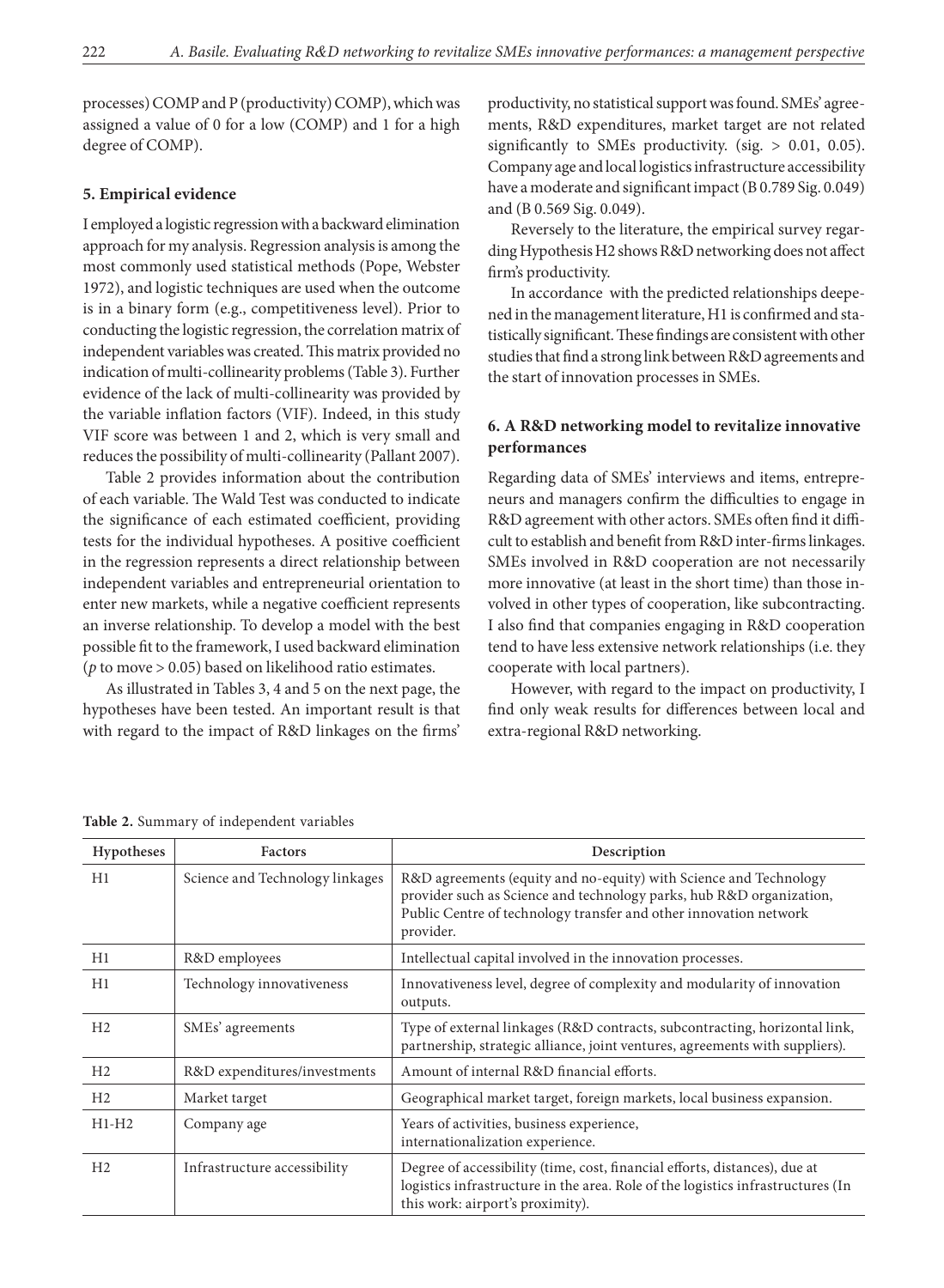While production subcontracting is the most common form of inter-firm cooperation, cooperation for technological innovation is the second most frequent form of cooperation in my sample.

In general, companies who collaborate in R&D do not choose R&D networking provider such as Science and Technology Parks, Business incubator and other R&D providers.

There is further empirical management literature which shows the positive role of R&D provider to improve innovation and competitiveness in SMEs (Basile 2011, 2012b, c; Phillmore 1999; Vedovello, Conceição 1997).

In this work, I present a new model of R&D networking for SMEs located in peripheral district. This model aims to revitalize firm competitiveness and support the effect of R&D collaboration strategy to improve productivity and to start new innovation processes in SMEs.

The R&D collaboration model is comprised of a set of SMEs whose main motivation for participating in a co-operative system is directly related to an increase in productivity (innovative sales productivity) and innovation processes. A R&D networking model provides a new innovation process produced by a set of partners, and this process or service is then captured by another set of partners in the collaboration system.

The R&D Net Mod usually has a strong hub-provider such as Science and Technology providers as Science and Technology Park who is the main source of value-creation lies and knowledge in the dynamic structure of the collaboration system and its ability to adapt to ever-changing market conditions (Ferguson, Olofsson 1998; Mäki 2002). In R&D networking process regarding peripheral district, science partners play an important role as independent provider and intermediaries within business and R&D collaboration; science partners act as intermediaries or neutral agents within the model enabling different business systems to communicate by generating trust between different SMEs. The evidence demonstrates that science

### **Table 3.** Correlation matrix

| <b>Variables</b>                | <b>VIF</b> | H1       | H <sub>2</sub> | H <sub>3</sub> | H4      | H <sub>5</sub> | H <sub>6</sub> | H <sub>7</sub> | H <sub>8</sub> |
|---------------------------------|------------|----------|----------------|----------------|---------|----------------|----------------|----------------|----------------|
| Science and Technology linkages | 1.31       |          |                |                |         |                |                |                |                |
| SMEs agreements                 | 1.11       | $0.23*$  |                |                |         |                |                |                |                |
| R&D expenditures                | 1.21       | $0.04**$ | $0.23*$        | 1              |         |                |                |                |                |
| R&D employees                   | 1.34       | 0.04     | $0.01**$       | $0.12*$        |         |                |                |                |                |
| Technology innovativeness       | 1.27       | 0.03     | 0.02           | $-0.01$        | 0.05    |                |                |                |                |
| Market target                   | 1.34       | 0.01     | 0.03           | 0.12           | 0.06    | $0.21*$        |                |                |                |
| Company age                     | 1.19       | 0.11     | 0.07           | 0.31           | $0.02*$ | 0.17           | $0.01**$       | 1              |                |
| Infrastructure Accessibility    | 1.42       | $0.04*$  | 0.08           | 0.45           | 0.37    | 0.09           | $0.03*$        | 0.12           |                |

*\*Correlation is significant at the 0.05 level (2-tailed)*

*\*\*Correlation is significant at the 0.01 level (2-tailed)*

|  |  |  | Table 4. Model coefficient (H1) |  |
|--|--|--|---------------------------------|--|
|--|--|--|---------------------------------|--|

|                                 | B        | S.E   | <b>WALD</b> | Df | p-value | Exp(B) |
|---------------------------------|----------|-------|-------------|----|---------|--------|
| Science and Technology linkages | 0.511    | 0.204 | 0.742       |    | 0.009   | 1.034  |
| R&D employees                   | 0.432    | 0.177 | 0.346       |    | 0.015   | 0.861  |
| Technology innovativeness       | 0.321    | 0.219 | 2.536       |    | 0.045   | 0.651  |
| Company age                     | 0.389    | 0.517 | 0.388       |    | 0.031   | 0.675  |
| Costant                         | $-0.874$ | 1.231 | 0.452       |    | 0,489   | 0.376  |

*p < .01* 

*p < .05* 

*Model chi-square: 9.599 (Sig. 0.006).*

*−2 Log likelihood: 1,203.452*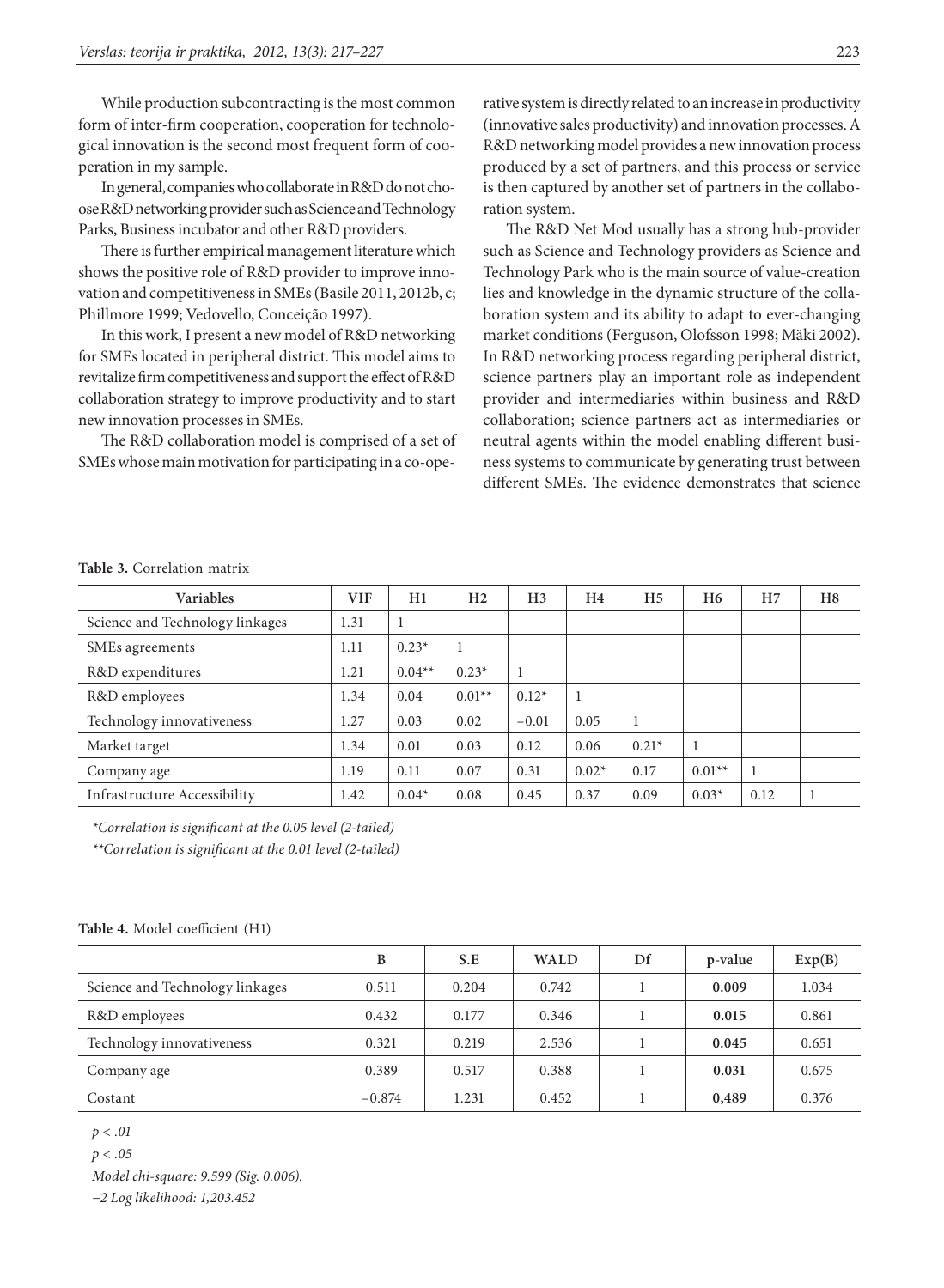## **Table 5.** Model coefficient (H2)

|                              | B     | S.E   | <b>WALD</b> | Df | p-value | Exp(B) |
|------------------------------|-------|-------|-------------|----|---------|--------|
| SMEs' agreements             | 0.311 | 0.204 | 0.342       |    | 0.094   | 1.084  |
| R&D expenditures             | 0.132 | 0.247 | 0,746       |    | 0.125   | 0.761  |
| Market target                | 0.421 | 0.319 | 2.736       |    | 0.081   | 0.651  |
| Company age                  | 0.789 | 0.577 | 0.488       |    | 0.041   | 0.675  |
| Accessibility infrastructure | 0,569 | 0.371 | 1,629       |    | 0.049   | 0,723  |
| Constant                     | 0.674 | 1.435 | 0.652       |    | 0,619   | 0.816  |

*p < .01*

*p < .05*

*Model chi-square: 7.519 (Sig. 0.089).*

*−2 Log likelihood: 1,403.122.*



**Fig. 1.** Networking model and innovative performances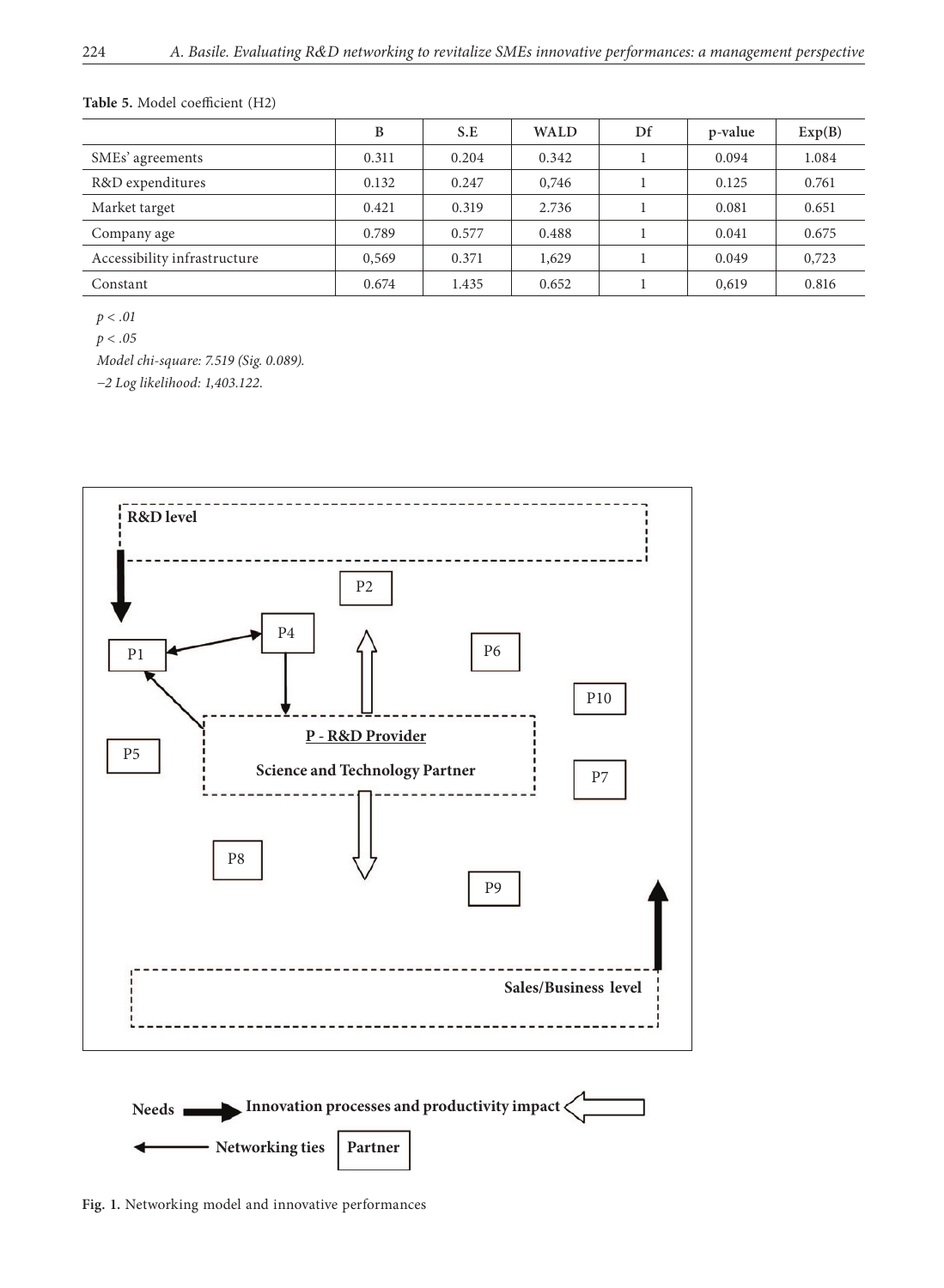partners tend to be most important where the degree of competitiveness is complex and involve more technologies, capabilities and difficulties on the decision- making process. They are very important to promote and finance R&D contracts and R&D inter-firms projects in developing new innovation output in technology transfer perspective.

In addition, there are also some other external groups, which are not stakeholders of science parks but are linked to a science park or its firms. Such groups include, for example, accountants, auditors, lawyers, merchant and investment banks, business consultants and other service providers, which are located in and outside the parks or whose clients are mainly located in the parks.

To summarise, the science centre as Science and Technology Parks could become central actors in networking system for innovation, they could increase the number of linkages, could increase the diversity of ties and partners. Consequently, the different kinds of collaboration and actors involved in inter-organizational system could increase knowledge, critic mass, capabilities and innovation output.

The R&D Net Mod. is comprised of partners in both horizontal and vertical collaboration (from need of R&D at needs of Business Sales level) and it is comprised of a set of companies of short size whose main motivation for participating in a network is that of enhancing their knowledge by joint research and development ventures. With the main motivation for the individual partner being personal knowledge creation or enhancement, the synergic effects of the collaboration strategy are of great importance for transfer benefit on the internal productivity. Success often lies in the ability to set up and execute contractual research in complex areas without losing control, overview and manageability of the task at hand.

### **7. Conclusion and suggestions for future research**

I believe these results have both practical/managerial and policy-makers implications. Entrepreneurs and managers of SMEs should be aware of the importance of R&D networking focused on specific agreements as driver of firms' competitiveness.

Empirical evidence confirms the positive role of R&D collaboration on the start of innovation processes in SMEs also in peripheral district. Nevertheless, empirical survey showed that R&D networking has not an impact on firms' productivity as (sales on innovation products). This research confirms that SMEs often find it difficult to establish and benefit from R&D inter-firms linkages; Networking process by itself cannot play a role in stimulating productivity but has a significant impact on the start of innovation processes. Difficulties regarding decision-making processes, innovation capabilities shortage, disproportionate focus on productive process and operations, risk sharing

and external factors, difficulties in finding of a hub/provider Science partner affect R&D networking impact.

The first managerial and practical implication regards the R&D networking model configuration. Moving from these moderate effects we propose a new model of R&D networking to revitalize firms' competitiveness. This model is based on the role of agreements provider partner as driver of innovation process and productivity.

The model has an impact on policy makers' decisions to revitalize, promote and finance R&D networking systems in peripheral districts. This is a relevant driver on the regional competitiveness.

Actually, the local productivity system considered in this analysis is characterized by a low degree of external collaboration and innovation capabilities. Final recommended line of research involves new business model configurations of SMEs. According to the business model literature, external changes (infrastructural, institutional, competitive, technological, operational) create the need to configure new strategic and organizational assets and core capabilities to create and maintain the firms' competitiveness. The new SMEs business model design and configuration as a strategic fit tool related to the R&D networking model proposed will be the target of further research and implication for entrepreneurs and managers.

### **References**

- Adams, J.; Jaffe, A. 1996. Bounding the effects of R&D: an investigation using matched establishment-firm data, RAND *Journal of Economics* 27(4): 700–721. <http://dx.doi.org/10.2307/2555878>
- Ahuja, G. 2000a. Collaboration networks, structural holes, and innovation: a longitudinal study, *Administrative Science Quarterly* 45: 425−455. <http://dx.doi.org/10.2307/2667105>
- Ahuja, G. 2000b. The duality of collaboration: inducements and opportunities in the formation of interfirm linkages, *Strategic Management Journal* 21(3): 317−343. [http://dx.doi.](http://dx.doi.org/10.1002/(SICI)1097-0266(200003)21:3%3c317::AID-SMJ90%3e3.0.CO;2-B) [org/10.1002/\(SICI\)1097-0266\(200003\)21:3<317::AID-](http://dx.doi.org/10.1002/(SICI)1097-0266(200003)21:3%3c317::AID-SMJ90%3e3.0.CO;2-B)[SMJ90>3.0.CO;2-B](http://dx.doi.org/10.1002/(SICI)1097-0266(200003)21:3%3c317::AID-SMJ90%3e3.0.CO;2-B)
- Arora, A.; Gambardella, A. 1990. Complementarity and external linkages: the strategies of the large firms in biotechnology, *Journal of Industrial Economics* 38(4): 361−379. <http://dx.doi.org/10.2307/2098345>
- Basant, R.; Flikkert, B. 1996. The effects of R&D, foreign technology purchase and domestic and international spillovers on productivity on Indian firms, *Review of Economics and Statistics* 78(2): 187–199.<http://dx.doi.org/10.2307/2109920>
- Basile, A. 2011. Networking system and Innovation outputs: the role of Science and Technology Parks, *International Journal of Business and Management* 6(5): 3–15. <http://dx.doi.org/10.5539/ijbm.v6n5p3>
- Basile, A. 2012a. Military site's conversion management process and European firm's competitiveness: entrepreneurial evidences, *Australian Journal of Business and Management Research* 1(11).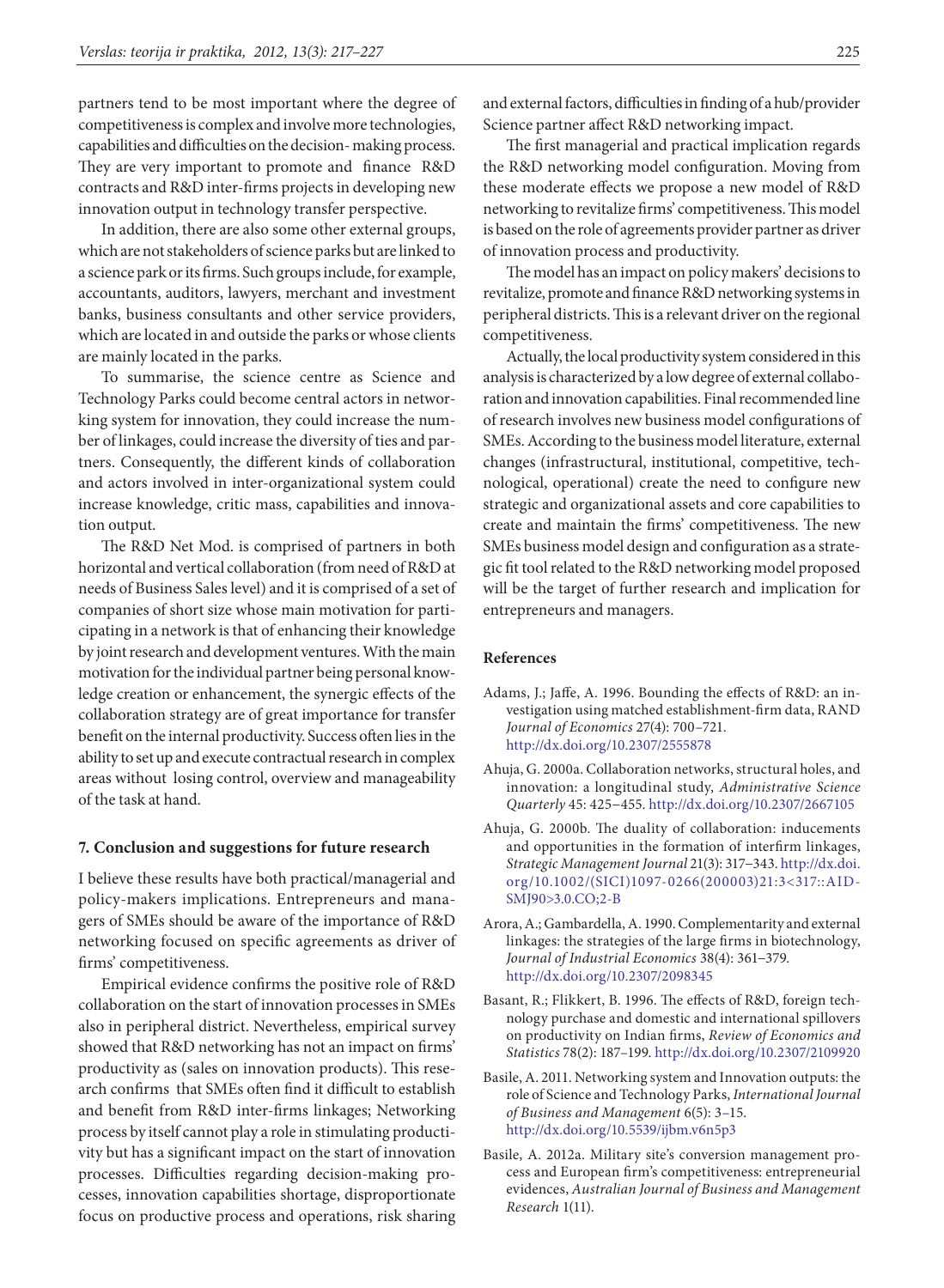- Basile, A. 2012b. Entrepreneurial orientation in SMEs: risk taking to improve business performances, *Forthcoming International Business Management* 6(4).
- Basile, A. 2012c. Evaluating effectiveness of airport logistics system as a driver of firm's competitiveness: empirical evidences for peripheral areas, *Forthcoming Transformations in Business and Economics* (November).
- Basile, A.; Cappello, G. 2012. Modern agro-biotechnology, business decisions and competitiveness of agricultural firms: an overview of the economic and managerial implications of the introduction of transgenic crops, *International Journal of Economics and Business Modeling* 3(2): 165–171.
- Baum, J. A. C.; Calabrese, T.; Silverman, B. R. 2000. Don't go it alone: alliance network composition and startups' performance in Canadian biotechnology, *Strategic Management Journal* 21: 267−294. [http://dx.doi.org/10.1002/\(SICI\)1097-](http://dx.doi.org/10.1002/(SICI)1097-0266(200003)21:3%3c267::AID-SMJ89%3e3.0.CO;2-8) [0266\(200003\)21:3<267::AID-SMJ89>3.0.CO;2-8](http://dx.doi.org/10.1002/(SICI)1097-0266(200003)21:3%3c267::AID-SMJ89%3e3.0.CO;2-8)
- Camagni, R. 1991. *Innovation Networks, Spatial Perspectives*. London: Belhaven.
- Coe, D.; Helpman, E. 1995. International R&D spillovers, *European Economic Review* 39: 859–887. [http://dx.doi.org/10.1016/0014-2921\(94\)00100-E](http://dx.doi.org/10.1016/0014-2921(94)00100-E)
- Contractor, F.; Lorange, P. 2002. Cooperative Strategies and Alliances. Elsevier, Amsterdam.
- Das, T. K.; Teng, B. S. 2000. A resource-based theory of strategic alliances, *Journal of Management* 26(1): 31–60.
- D'Aveni, R. A.; Dagnino, G. B.; Smith, K. G. 2010. The age of temporary advantage, *Strategic Management Journal* 31: 1371–1385.<http://dx.doi.org/10.1002/smj.897>
- Davenport, E. 2000. Social intelligence in the age of networks, *Journal of Information Science* 26(3): 145–152. <http://dx.doi.org/10.1177/016555150002600304>
- Dickson, K.; Hadjimanolis, A. 1998. Innovation and networking amongst small manufacturing firms in Cyprus', *International Journal of Entrepreneurial Behaviour & Research* 4(1): 5–17.<http://dx.doi.org/10.1108/13552559810203939>
- Faraci, R.; Schillaci, C. E. 2002. From closed family ownership to managerial family ownership: patterns of transition in the Italian small and medium firms, in *The Ownership and Governance of Firms in Transition: the Italian Experience*. Torino. Giappichelli.
- Ferguson, R.; Olofsson, C. 1998. *The Role of Science Parks in the Support of NTBFs*. The Entrepreneur's Perspective. Paper presented at the 1998 Babson-Kauffman Entrepreneurship Research Conference in Gent, Belgium, May 20–24, 1998.
- Grilliches, Z.; Mairesse, J. 1984. Productivity and R&D at the firm level, in Grilliches, Z. (Ed.). *R&D, Patents and Productivity*. Chicago Press.
- Hagedoorn, J. 2002. Inter-firm R&D partnerships: an overview of major trends and patterns since 196, *Research Policy* 31: 477–492. [http://dx.doi.org/10.1016/S0048-7333\(01\)00120-2](http://dx.doi.org/10.1016/S0048-7333(01)00120-2)
- Harrigan, K. 1986. Strategic alliances and partner asymmetries, *Management International Review* 28: 5–72.
- Kleinknecht, A.; Reijnen, J. 1992. Why do firms cooperate on R&D? An empirical study, *Research Policy* 21: 347–360. [http://dx.doi.org/10.1016/0048-7333\(92\)90033-Z](http://dx.doi.org/10.1016/0048-7333(92)90033-Z)
- Klomp, L.; van Leeuwen, G. 2001. Linking innovation and firm performance: a new approach, *International Journal of the Economics of Business* 8: 343–364. <http://dx.doi.org/10.1080/13571510110079612>
- Lichtenberg, F.; Siegel, D. 1991. The impact of R&D investment on productivity – new evidence using linked R&D-LRD data, *Economic Inquiry* 29(2): 203–229. <http://dx.doi.org/10.1111/j.1465-7295.1991.tb01267.x>
- Liebeskind, J. P.; Oliver, A. L.; Zucker, L. G.; Brewer, M. 1996. Social networks, learning and flexibility: sourcing scientific knowledge in new biotechnology firms, *Organization Science*  7(February): 428–433.<http://dx.doi.org/10.1287/orsc.7.4.428>
- Lundvall, B. A. 1992. *National Systems of Innovation Towards a Theory of Innovation and Interactive Learning*. London, Pinter Publishers.
- Mäki, K. 2002. *Science Parks as Network Providers*. Paper presented at European Academy of Management (EURAM) 2nd Annual Conference on Innovative Research in Management [online]. Available from Internet: http://www.sses.se/public/ events/euram/. Track Networks – Supporting Early Venture Development. Stockholm, Sweden 9–11 May, 2002.
- Malecki, E.; Tootle, D. 1996. *The Role of Networks in Small Firm Competitiveness*. International.
- Maskell, P.; Malmberg, A. 1999. The competitiveness of firms and regions: 'Ubiquitification' and the importance of localized learning, *European Urban and Regional Studies* 6: 9–25. <http://dx.doi.org/10.1177/096977649900600102>
- Oliver, A.; Erbers, M. 1998. Networking network studies: an analysis of conceptual configurations in the study of interorganizational relationship, *Organization Studies* 19(4): 549–583.<http://dx.doi.org/10.1177/017084069801900402>
- Pallant, J. 2007. *SPSS*: *Survival Manual*. New York: McGraw-Hill.
- Phillimore, J. 1999. Beyond the linear view of innovation in science park evaluation: an analysis of Western Australian Technology Park, *Technovation* 19: 673–680. [http://dx.doi.org/10.1016/S0166-4972\(99\)00062-0](http://dx.doi.org/10.1016/S0166-4972(99)00062-0)
- Pisano, G. 1990. The R&D boundaries of the firm: an empirical analysis, *Administrative Science Quarterly* 35: 153–177. <http://dx.doi.org/10.2307/2393554>
- Pittway, L.; Robertson, M.; Munir, K.; Denyer, D.; Neely, A. 2004. Networking and innovation: a systematic review of the evidence, *International Journal of Management Reviews* 5(6): 137–168.<http://dx.doi.org/10.1111/j.1460-8545.2004.00101.x>
- Porter, M. E. 1990. The competitive advantage of nations [Cover story], *Harvard Business Review* 68(2): 73–93.
- Powell, W.; Koput, K. W.; Smith-Doerr, L. 1996. Inter-organizational collaboration and the locus of innovation: networks of learning in biotechnology, *Administrative Science Quarterly* 41: 116–145.<http://dx.doi.org/10.2307/2393988>
- Suárez-Villa, L.; Rama, R. 1996. Outsourcing, R&D and the pattern of intra-metropolitan location: the electronics industries of Madrid, *Urban Studies* 33: 1155–1197. <http://dx.doi.org/10.1080/00420989650011564>
- Torbett, R. 2001. Technological collaboration, firm size and innovation: a study of UK manufacturing firms, in *Innovative Networks: Co-Operation in National Innovation Systems*, edited by OECD. Paris: OECD, 100–122.